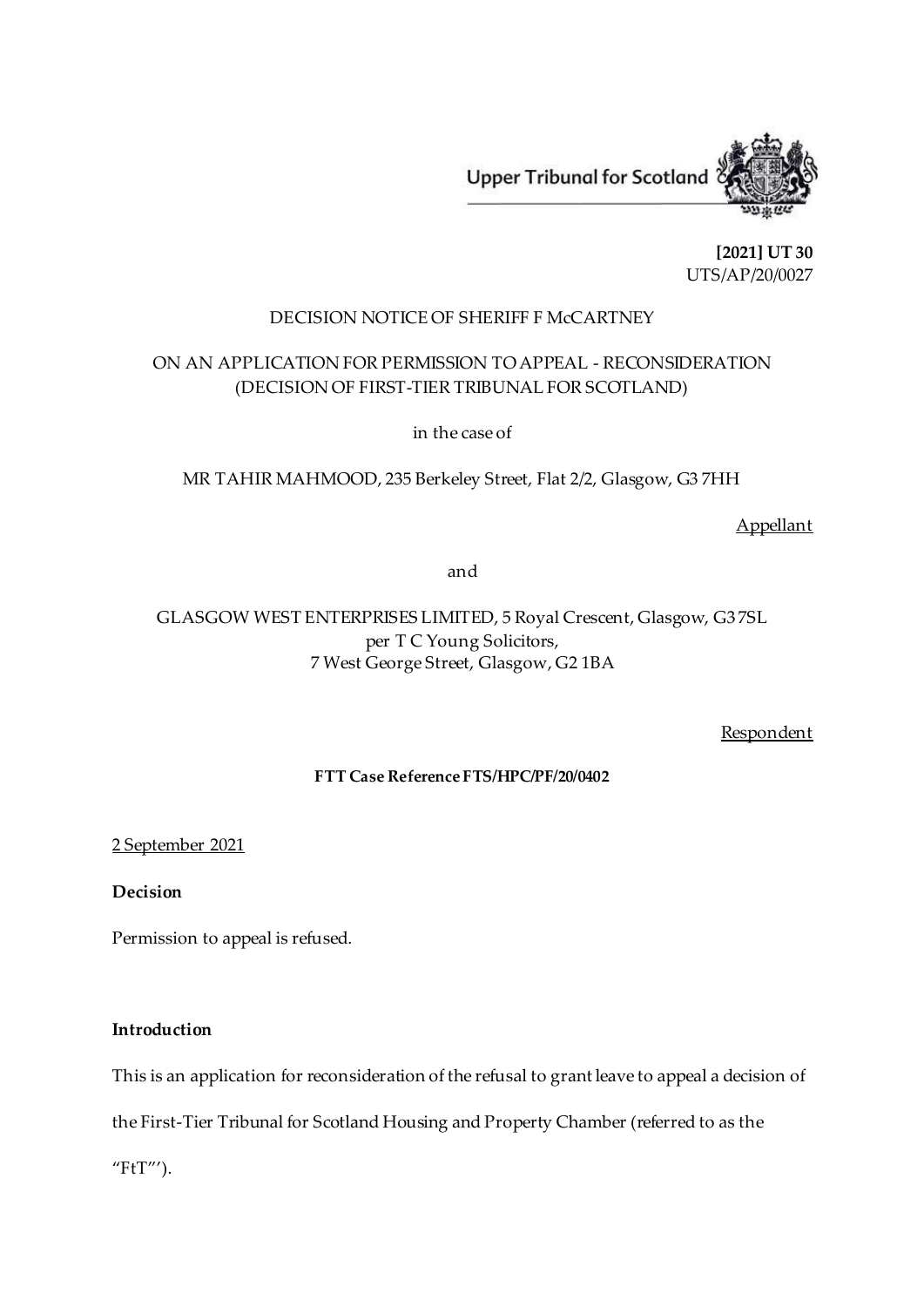The FtT determined the case on 12 October 2020, making a property factor enforcement order in the Appellant's favour. That order directed the Respondents to issue a written apology to the Appellant and pay him £450. The Appellant sought leave to appeal that decision, which the FtT refused on 7 December 2020. The Appellant then sought leave from the Upper Tribunal. Sheriff I Fleming considered and refused that application on 19 January 2021. As that application was considered on the papers alone, when the Appellant sought a reconsideration of Sheriff Fleming's decision, that request must be determined at a hearing (Rule 3(7) of The Upper Tribunal for Scotland (Rules of Procedure) Regulations 2016). Unfortunately due to COVID delays and pressure of business, that hearing did not take place until 19 August. The hearing initially took place by webex, but due to IT issues, switched during the hearing to be completed by telephone. I am grateful to the Appellant and Respondent for their patience and co-operation.

Parties were agreed that the written decision of Sheriff I Fleming had concisely set out the background to the dispute in paragraphs [1] to [6] of Sheriff Fleming's written decision. With the agreement of the parties, I gratefully adopt his summary of the background.

#### **Grounds of appeal**

The appeal as presented before Sheriff I Fleming focused on the issue of an Inventory of Productions which the Appellant had not seen prior to the hearing, through no fault of his own. Sheriff I Fleming considered that he could have sought an adjournment but did not do so, and that no error of law arose in the FtT's conduct of the hearing. In relation to the hearing before me, the Appellant's emphasis shifted somewhat. He accepted the terms of Sheriff I Fleming's decision in respect of an absence of any errors of law, but sought to argue that there was no evidence that would have entitled the FtT to

2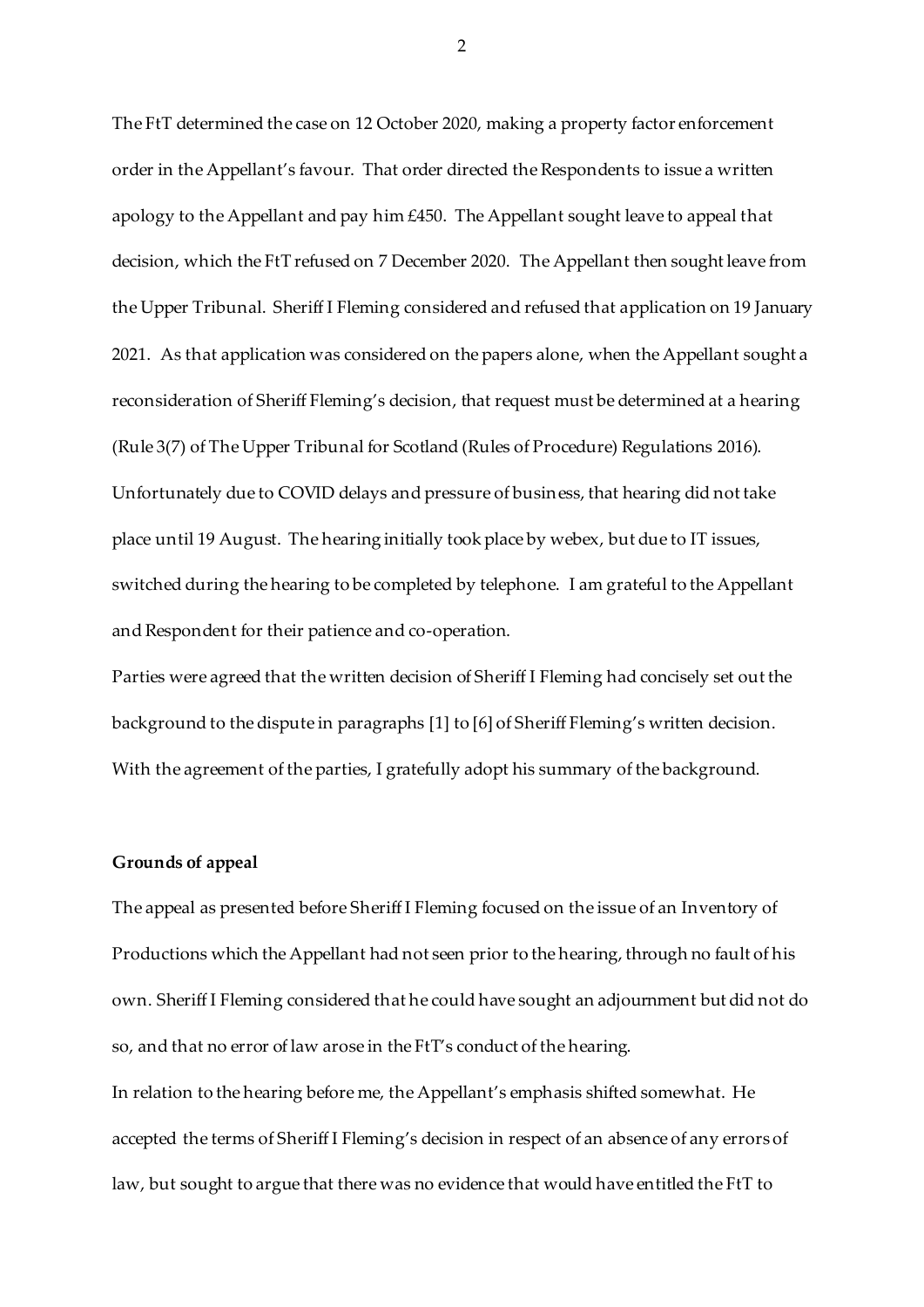make some of the findings in fact that it did. He argued this was the case on 4 separate factual matters before the FtT; the question of whether a fuse box was in fact a telecommunications box, whether repairs had been done to it, whether it was a Virgin Media box or not, and certain issues about the location of the box.

#### **Discussion**

Leaving aside all question of the Appellant's changed proposed grounds of appeal from his written application and the arguments before Sheriff Fleming to what was argued before me, this application is easily dealt with on its merits. The Appellant very fairly conceded that on each of the 4 factual issues noted above that evidence was led by the Respondent on each of those points. He accepted that not all of them were the subject of cross-examination by him. He accepted that, in some respects, the issues were incidental to the issue before the FtT. He accepted that it was an accurate summary to say that the FtT had evidence before it on each of the 4 points, and although he didn't agree with that evidence, that the FtT were entitled to accept it and reach the conclusions that it did. It became clear during the course of the hearing that the Appellant misunderstood the nature of evidence that could be accepted by the FtT. In particular, the Appellant commenced the hearing before me adamant that documentary evidence was the only sort of evidence that the FtT were entitled to accept. He thought that if the Respondents did not provide e.g. documents to show whether the fuse box was a telecommunications box or not, that the FtT could not reach findings. He accepted there was oral evidence before the FtT on those points. After some discussion about the nature of evidence, and in particular about the ability of a tribunal to accept oral evidence before it so long as credible and reliable, the Appellant considered